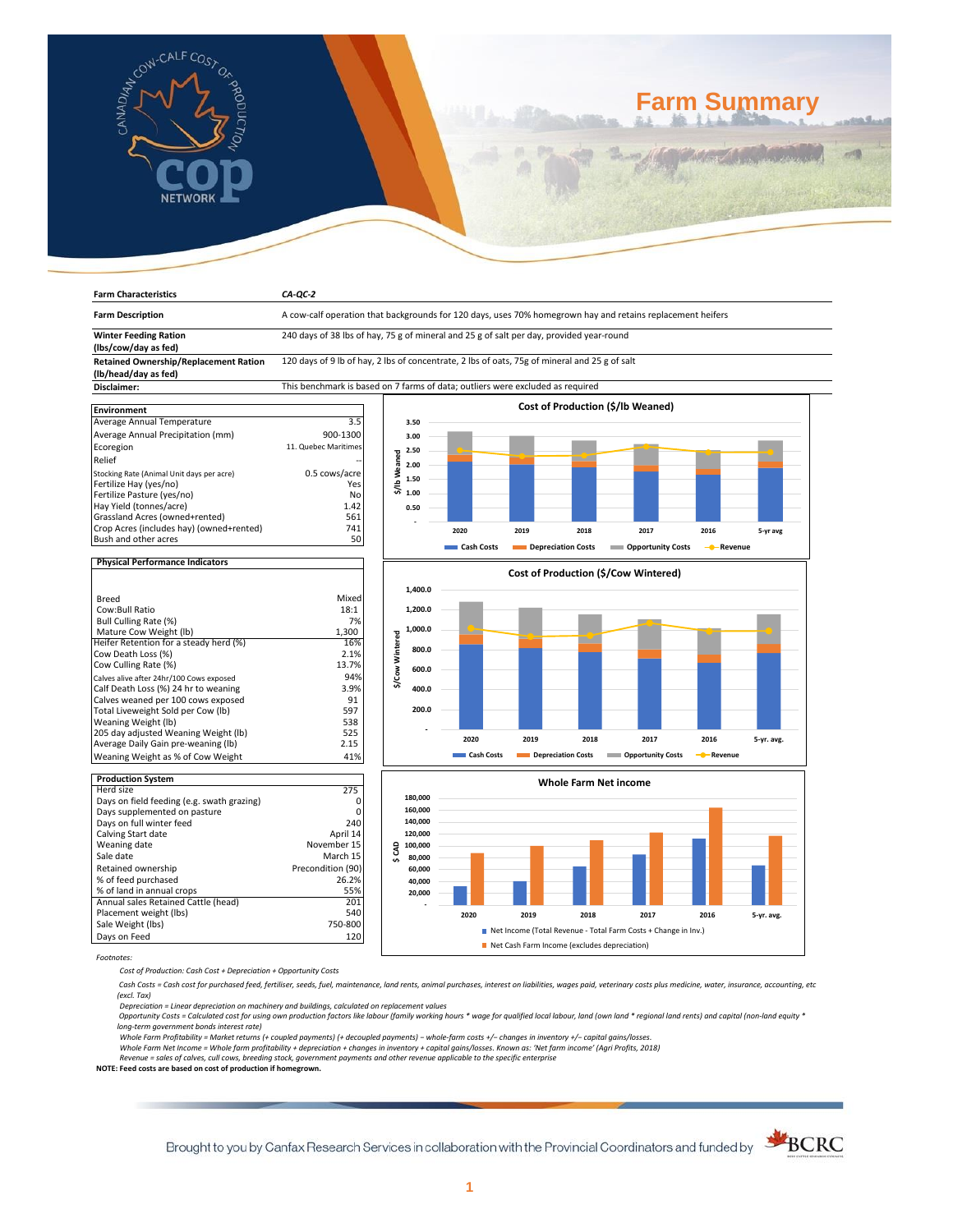# **Whole Farm Overview Page**

| Overview                                                       |              |                    |                                           |                    |                    |                   |                    |
|----------------------------------------------------------------|--------------|--------------------|-------------------------------------------|--------------------|--------------------|-------------------|--------------------|
| <b>Operation Maturity</b>                                      | Medium       |                    |                                           |                    |                    |                   |                    |
| Herd Size<br>Paid Labour (hours)                               | 275<br>1,522 |                    | Beef Animals Sold from Retained Ownership |                    | 201                |                   |                    |
| Unpaid Labour (hours)                                          | 5,747        |                    |                                           |                    |                    |                   |                    |
| Average wages - paid and unpaid (\$/hr)                        | 22.67        |                    |                                           |                    |                    |                   |                    |
| Revenue                                                        |              | 2020               | 2019                                      | 2018               | 2017               | 2016              | 5-yr. avg.         |
| <b>Market Revenue</b>                                          | 5-yr avg     | 548,055            | 524,418                                   | 535,886            | 558,062            | 584,817           | 550.248            |
| Cow-Calf                                                       | 41%          | 279,316            | 256,446                                   | 259,257            | 293,869            | 271,082           | 271,994            |
| Cash Crops                                                     | 0%           |                    |                                           |                    |                    |                   |                    |
| <b>Retained Ownership</b><br><b>Government Payments</b>        | 42%<br>18%   | 268,739<br>121,224 | 267,973<br>140,642                        | 276,629<br>131,348 | 264,193<br>109,955 | 313,735<br>88,595 | 278,254<br>118,353 |
| <b>Other Farm Revenue +</b>                                    | 0%           |                    | 2                                         | 3                  | 3                  | 6                 | 3                  |
| <b>Total Revenue</b>                                           | 100%         | 669,279            | 665,063                                   | 667,237            | 668,019            | 673,418           | 668,603            |
| Change in Inventory                                            |              | (2,068)            | (7, 128)                                  | 6,157              | 11,651             | (4, 291)          | 864                |
| <b>Expenses</b>                                                |              | 2020               | 2019                                      | 2018               | 2017               | 2016              | 5-yr. avg.         |
| <b>Depreciation</b>                                            |              | 53,944             | 52,459                                    | 50,051             | 48,681             | 47,755            | 50,578             |
| Machinery                                                      |              | 34,784             | 33,625                                    | 31,682             | 30,684             | 30,056            | 32,166             |
| <b>Buildings</b>                                               |              | 19,160             | 18,834                                    | 18,369             | 17,998             | 17,699            | 18,412             |
| <b>Overhead costs</b>                                          |              | 99,365             | 108,029                                   | 107,140            | 99,379             | 95,076            | 101,798            |
| Land improvement                                               |              | 5,645              | 5,597                                     | 5,467              | 5,348              | 5,234             | 5,458              |
| <b>Machinery Maintenance</b>                                   |              | 25,148             | 24,813                                    | 24,366             | 24,123             | 23,707            | 24,431             |
| <b>Buildings Maintenance</b>                                   |              | 4,607              | 4,590                                     | 4,461              | 4,310              | 4,201             | 4,434              |
| Contract labour                                                |              | 3,108              | 3,015                                     | 2,884              | 2,761              | 2,710             | 2,895              |
| Diesel, Gasoline, Natural Gas                                  |              | 22,526             | 32,253                                    | 33,773             | 28,116             | 25,068            | 28,347             |
| Electricity                                                    |              | 5,852              | 6,110                                     | 5,740              | 5,407              | 5,336             | 5,689              |
| Water                                                          |              | ä,                 |                                           |                    |                    | ÷,                |                    |
| Farm insurance                                                 |              | 13,296             | 12,899                                    | 12,336             | 11,811             | 11,592            | 12,387             |
| Disability and accident insurance                              |              | 1,822              | 1,768                                     | 1,691              | 1,619              | 1,589             | 1,698              |
| Farm taxes and duties                                          |              | 4,814              | 4,670                                     | 4,467              | 4,276              | 4,197             | 4,485              |
| Advisor costs                                                  |              | 2,434              | 2,361                                     | 2,258              | 2,162              | 2,122             | 2,268              |
| Accountant & legal fees                                        |              | 4,587              | 4,450                                     | 4,256              | 4,075              | 3,999             | 4,273              |
| Phone & utilities                                              |              | 3,212              | 3,189                                     | 3,128              | 3,057              | 3,010             | 3,119              |
| Other overhead costs                                           |              | 2,313              | 2,313                                     | 2,313              | 2,313              | 2,313             | 2,313              |
| Wages, rent and interest payments                              |              | 77,990             | 74,670                                    | 69,726             | 64,062             | 59,410            | 69,172             |
| Paid Labour                                                    |              | 33,000             | 32,015                                    | 30,618             | 29,314             | 28,770            | 30,743             |
| <b>Unpaid Labour</b>                                           |              | 66,149             | 64,580                                    | 62,306             | 67,194             | 60,830            | 64,212             |
| Total land rents                                               |              | 17,287             | 16,111                                    | 15,142             | 13,981             | 12,922            | 15,089             |
| Total Interest on debt                                         |              | 27,703             | 26,544                                    | 23,967             | 20,766             | 17,718            | 23,340             |
| Cow-Calf                                                       |              | 128,606            | 116,299                                   | 111,178            | 92,746             | 93,477            | 108,461            |
| Animal purchases                                               |              | 8,532              | 8,532                                     | 8,532              | 8,532              | 8,532             | 8,532              |
| Purchased feed                                                 |              | 93,122             | 82,984                                    | 77,519             | 62,370             | 61,674            | 75,534             |
| Other fixed and var. costs *                                   |              | 26,953             | 24,783                                    | 25,127             | 21,844             | 23,272            | 24,396             |
| <b>Retained Ownership</b>                                      |              | 247,279            | 237,267                                   | 242,183            | 262,154            | 233,798           | 244,536            |
| Animal purchases                                               |              | 215,674            | 205,808                                   | 210,862            | 233,026            | 205,277           | 214,130            |
| Purchased feed                                                 |              | 20,884             | 19,934                                    | 19,683             | 18,427             | 18,096            | 19,405             |
| Other fixed and var. costs *                                   |              | 10,721             | 11,525                                    | 11,638             | 10,701             | 10,425            | 11,002             |
| Crop and forage                                                |              | 28,147             | 28,678                                    | 27,588             | 27,158             | 27,331            | 27,781             |
| Seed                                                           |              | 7,347              | 7,739                                     | 7,109              | 7,044              | 7,187             | 7,285              |
| Fertilizer<br>Herbicide                                        |              | 8,000<br>1,600     | 8,293<br>1,528                            | 8,075<br>1,498     | 7,982<br>1,471     | 8,195<br>1,451    | 8,109<br>1,510     |
| Fungicide & Insecticide                                        |              | $\sim$             | ÷,                                        |                    | ÷,                 | ٠                 | $\sim$             |
| Irrigation                                                     |              |                    |                                           |                    |                    |                   |                    |
| Contract labour<br>Fuel costs (crop & forage)                  |              |                    |                                           |                    |                    |                   |                    |
| Other crop and forage                                          |              | 11,200             | 11,118                                    | 10,906             | 10,660             | 10,497            | 10,876             |
| Total Farm Costs (excludes unpaid labour)                      |              | 635,332            | 617,402                                   | 607,867            | 594,180            | 556,847           | 602,326            |
| Cash Costs (Total Farm Costs - Depreciation)                   |              | 581,388            | 564,944                                   | 557,816            | 545,499            | 509,092           | 551,748            |
| Depreciation & Opportunity Costs (including unpaid labour)     |              | 120,092            | 117,038                                   | 112,357            | 115,875            | 108,585           | 114,789            |
| Total Economic Costs (cash, depr, opportunity)                 |              | 701,480            | 681,982                                   | 670,173            | 661,374            | 617,677           | 666,537            |
| <b>Profits</b>                                                 |              | 2020               | 2019                                      | 2018               | 2017               | 2016              | 5-yr. avg.         |
| Net Income (Total Revenue - Total Farm Costs + Change in Inv.) |              | 31,880             | 40,533                                    | 65,526             | 85,491             | 112,280           | 67,142             |
| Net Cash Farm Income (excludes depreciation)                   |              | 87,891             | 100,117                                   | 109,418            | 122,518            | 164,319           | 116,853            |

ᵻ Other Farm Revenue includes: Other enterprises, capital gains and losses as well as calculated interest on savings based on the models previous year profits.

\*Other fixed and var. costs includes: veterinary, medicine, maintenance and spare parts, and other/miscellaneous



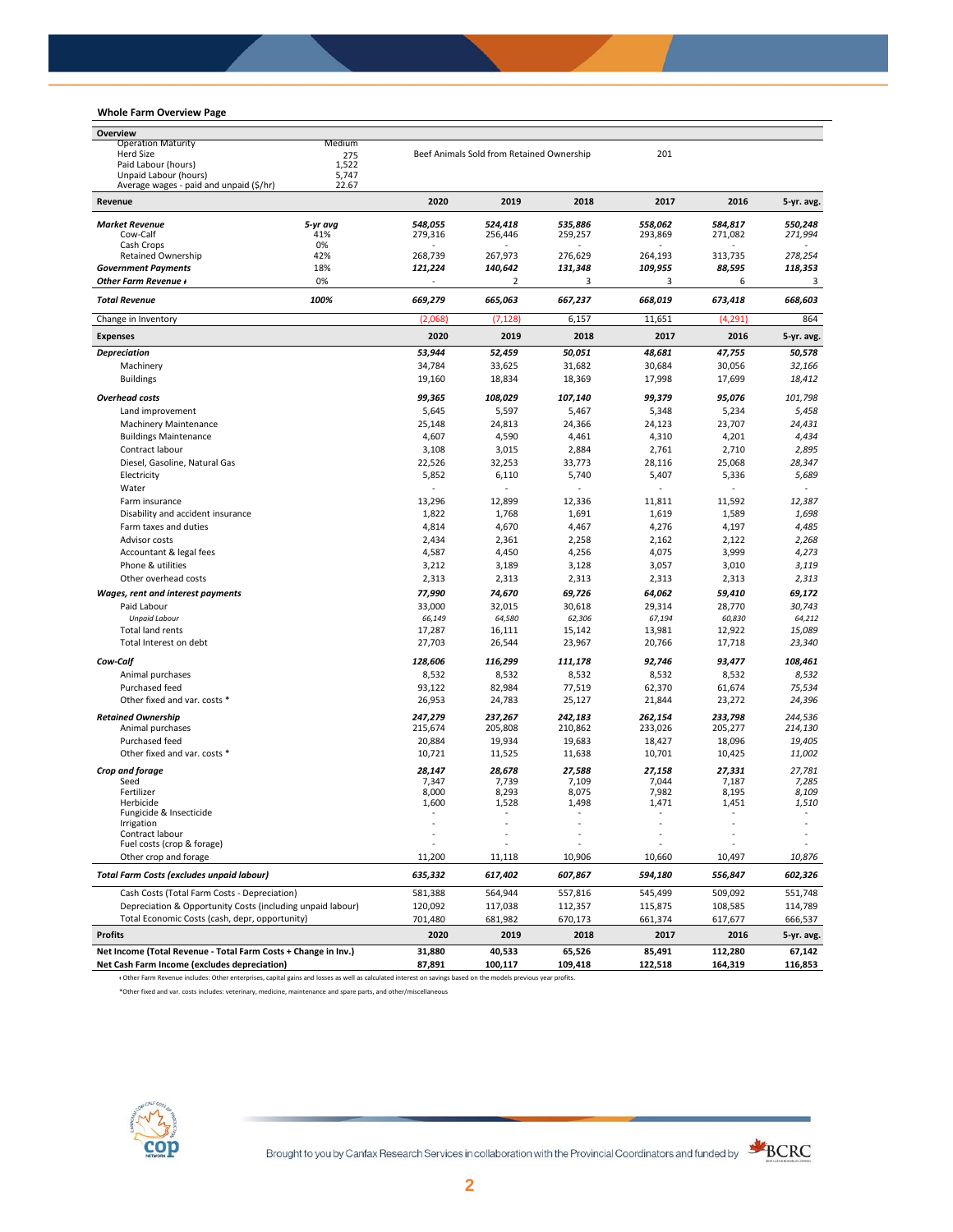| Cow-Calf Enterprise (\$/Cow Wintered)                    | 2020    | 2019          | 2018           | 2017                     | 2016                     | 5 yr. avg.     |
|----------------------------------------------------------|---------|---------------|----------------|--------------------------|--------------------------|----------------|
| Cows Wintered *                                          | 275     | 275           | 275            | 275                      | 275                      | 275            |
| Average male and female calf price (\$/head)             | 1,034   | 980           | 1,007          | 1,108                    | 984                      | 1,023          |
| <b>REVENUE</b>                                           |         | L.            |                |                          |                          |                |
| Cow Calf                                                 | 1,016   | 933           | 943            | 1,069                    | 986                      | 989            |
| Cull animals and slaughter receipts                      | 227     | 180           | 172            | 217                      | 235                      | 206            |
| Breeding livestock receipts                              | ÷,      | ÷,            | ÷.             | ÷,                       | ÷,                       | $\sim$         |
| Calf Sales and transfer to retained ownership enterprise | 788     | 752           | 771            | 852                      | 750                      | 783            |
| Government payments                                      | $\sim$  | ÷,            | $\overline{a}$ | $\sim$                   | ä,                       | $\sim$         |
| Other returns                                            | $\sim$  | ٠             | $\sim$         | $\overline{\phantom{a}}$ | $\sim$                   | $\sim$         |
| <b>Total Cow-Calf Revenue</b>                            | 1,016   | 933           | 943            | 1,069                    | 986                      | 989            |
| <b>VARIABLE COSTS</b>                                    | ÷,      | $\frac{1}{2}$ | L.             | $\blacksquare$           | $\overline{\phantom{a}}$ | $\blacksquare$ |
| Animal purchases                                         | 31.0    | 31.0          | 31.0           | 31.0                     | 31.0                     | 31             |
| Feed (purchase feed, fertiliser, seed, pesticides)       | 409.1   | 372.1         | 347.7          | 295.4                    | 287.9                    | 342            |
| Machinery (maintenance, depreciation, contractor)        | 116.4   | 110.8         | 102.5          | 108.0                    | 95.9                     | 107            |
| Fuel, energy, lubricants, water                          | 52.4    | 69.2          | 68.7           | 62.9                     | 51.6                     | 61             |
| Vet & medicine                                           | 38.4    | 37.4          | 36.1           | 34.8                     | 34.1                     | 36             |
| Other inputs cow calf enterprise                         | 80.0    | 72.2          | 73.4           | 63.9                     | 67.5                     | 71             |
| Labour                                                   |         |               |                |                          |                          |                |
| Paid Labour                                              | 60.9    | 57.7          | 53.3           | 55.0                     | 48.9                     | 55             |
| Unpaid Labour                                            | 247.6   | 234.5         | 216.4          | 223.4                    | 198.5                    | 224            |
| <b>Total Variable Costs</b>                              | 1,035.9 | 984.8         | 929.2          | 874.4                    | 815.5                    | 928            |
| <b>CAPITAL COSTS</b>                                     |         | L.            |                | L.                       | $\overline{a}$           |                |
| Insurance, taxes                                         | 43.2    | 41.1          | 38.3           | 38.8                     | 35.3                     | 39             |
| Buildings (maintenance, depreciation)                    | 43.9    | 42.2          | 39.7           | 41.8                     | 37.2                     | 41             |
| Land Cost                                                | ä,      | $\sim$        | ÷,             | ÷                        |                          |                |
| <b>Rented Land</b>                                       | 44.6    | 41.1          | 38.1           | 36.3                     | 32.2                     | 38             |
| Own Land                                                 | 49.0    | 46.6          | 44.3           | 43.9                     | 36.4                     | 44             |
| Capital Costs                                            |         | ÷,            |                | $\blacksquare$           | ÷.                       |                |
| Liabilities                                              | 34.8    | 36.8          | 35.3           | 37.0                     | 30.1                     | 35             |
| Own capital                                              | 30.7    | 29.6          | 29.0           | 32.1                     | 29.2                     | 30             |
| <b>Total Capital Costs</b>                               | 246.1   | 237.4         | 224.8          | 229.9                    | 200.4                    | 228            |
| <b>COSTS</b>                                             |         |               |                |                          |                          |                |
| Cash Costs                                               | 855.1   | 817.0         | 777.1          | 713.6                    | 670.6                    | 767            |
| <b>Depreciation Costs</b>                                | 99.6    | 94.6          | 87.1           | 91.3                     | 81.1                     | 91             |
| <b>Opportunity Costs</b>                                 | 327.3   | 310.7         | 289.8          | 299.4                    | 264.2                    | 298            |
| <b>Total Production Costs</b>                            | 1,281.9 | 1,222.2       | 1,153.9        | 1,104.3                  | 1,015.9                  | 1,156          |
| <b>Profits</b>                                           | 2020    | 2019          | 2018           | 2017                     | 2016                     | 5-yr. avg.     |
| Short-term profit (cash costs)                           | 160.6   | 115.6         | 165.6          | 355.1                    | 315.1                    | 222            |
| Medium-term profit (cash + depreciation)                 | 61.0    | 21.0          | 78.6           | 263.7                    | 234.0                    | 132            |
| Long-term profit (cash + depreciation + opportunity)     | (266.2) | (289.7)       | (211.2)        | (35.7)                   | (30.1)                   | (167)          |
|                                                          |         |               |                |                          |                          |                |

\*Model Maintains a stable herd size

Costs and revenue are reported for a calendar (e.g. January to December). It reflects revenue and expenses that a producer experiences over that period. Producers who want a cash flow analysis typically use a calendar or agricultural year. This method is often preferred by lenders when getting evaluated for a line of credit or a loan. The model maintains a stable herd, retention rates were adjusted to ensure that

C<mark>ash Costs</mark><br>Cash costs are the outlays over the course of the year, including machine repairs, paid labour, costs of feed production, and purchased feed. CDN COP Network bases cash costs on actual costs of production. Agr market value for some cash costs, including feed.

The cost of producing the feed on-farm and the purchased feed costs as used in that year to reflect the experience and situation of producers. Production inputs, land and any purchased feeds utilized that year are included model. Below are the included costs for feed production:

moder.outwhat was made used to receip would continuour.<br>**Feed:** Calculated as feed cost (purchase feed + fertilizer, seed and pesticides for own feed production) + machinery cost (machinery maintenance + depreciation + con rents paid + opportunity cost own land)

**Land:** separated into owned and rented land, includes both crop and pastureland. Land costs = Rents paid + calculated land rents for own land (opportunity cost).

By using the cost of land, the advantage that mature operations have is clearly shown as their cost structure is lower when l and has been fully paid off.

## **Allocation**

Generic allocation uses percent revenues from each commodity to cover overheads and utilizes accounting data for the overhead costs. This takes the approach that overheads and fixed costs will be covered by something grown commodities grown. It should be recognized that as commodity prices fluctuate and revenues to each enterprise fluctuate, the shifting shares will change the cost structure for each enterprise from year to year.

## **Depreciation**

Depreciation on buildings and machinery is a non-cash cost that reveals the ability of the farm to continue operating if an asset needs replacement. Differences in depreciation costs between AgriProfit\$ and the CDN COP Network primarily comes from the use of specific (AgriP rofit\$) versus generic (CDN COP Network) allocation. Where generic allocation results in machine

### **Opportunity Costs**

Provincing COSS are the non-cash costs that reveal the opportunity of using different resources. These costs can include Unpaid labour, renting out land, the opportunity of selling or buying feed production, and return to capital.

required.<br>Land: The Opportunity costs of land are the rents for new contracts if the farm rents out owned land. It reflects the future cost of renting land. If the producers' profits of utilizing the land outweigh the prof utilizing owned land for production should be preferred and vice-versa.<br>**Labour:** The opportunity costs of labour are the calculated wage for family labour, either off-farm salary or farm manager salary. It is important to

same type of labour.

**Capita**l: The opportunity cost of capital is the interest rate for long-term government bonds multiplied by the equity without land (values of machines, buildings, livestock, circulating capital, less total loans). If the

### **Unit Reported**

Often cow-calf COP is expressed as dollars per cow wintered (\$/cow wintered) which adjusts the calf price per head for the number of calves sold per 100 cows. When evaluating overall cost structure to identify areas for<br>im

however..export of the structure with the structure of the break-even cost. allowing them to compare with posted market prices for their calves' average weight category. This break-even price will depend on the percentage weaned that year from the cow herd. The higher percent weaned, the lower per pound the break -even price will be.



Brought to you by Canfax Research Services in collaboration with the Provincial Coordinators and funded by

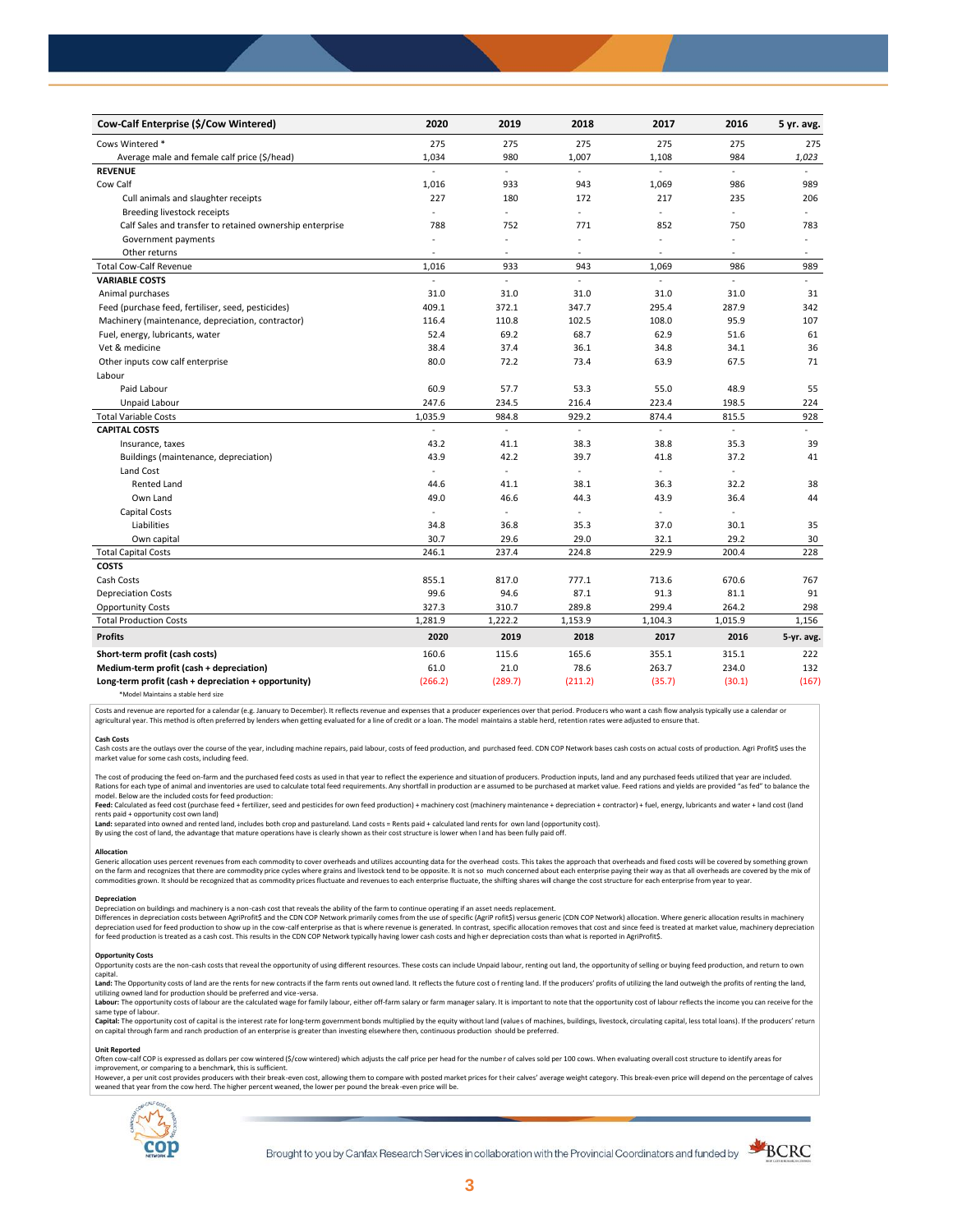| Cow-Calf Enterprise (\$/lb Weaned)                       | 2020          | 2019                     | 2018           | 2017           | 2016           | 5 yr. avg. |
|----------------------------------------------------------|---------------|--------------------------|----------------|----------------|----------------|------------|
| <b>Pounds Weaned</b>                                     | 110,750       | 110,750                  | 110,750        | 110,750        | 110,750        | 110,750    |
| Average male and female weaning weight (lbs)             | 538           | 538                      | 538            | 538            | 538            |            |
| Average male and female calf price at weaning (\$/lb)    | 1.92          | 1.82                     | 1.87           | 2.06           | 1.83           | 1.90       |
| <b>REVENUE</b>                                           | ä,            | L.                       | $\overline{a}$ | $\overline{a}$ | $\overline{a}$ |            |
| Cow Calf Operation                                       | 2.52          | 2.32                     | 2.34           | 2.65           | 2.45           | 2.46       |
| Cull animals and slaughter receipts                      | 0.56          | 0.45                     | 0.43           | 0.54           | 0.58           | 0.51       |
| Breeding livestock receipts                              | $\mathcal{L}$ | ä,                       | ÷.             | ä,             | ÷.             | ÷.         |
| Calf Sales and transfer to retained ownership enterprise | 1.96          | 1.87                     | 1.91           | 2.12           | 1.86           | 1.94       |
| Government payments                                      |               | ÷,                       | ä,             | ÷,             |                | $\bar{a}$  |
| Other returns                                            | $\sim$        | ٠                        | ٠              | $\sim$         | ٠              | $\sim$     |
| <b>Total Cow-Calf Revenue</b>                            | 2.52          | 2.32                     | 2.34           | 2.65           | 2.45           | 2.46       |
| <b>VARIABLE COSTS</b>                                    | $\sim$        | $\overline{\phantom{a}}$ | $\overline{a}$ | L.             | $\overline{a}$ |            |
| Animal purchases                                         | 0.08          | 0.08                     | 0.08           | 0.08           | 0.08           | 0.08       |
| Feed (purchase feed, fertiliser, seed, pesticides)       | 1.02          | 0.92                     | 0.86           | 0.73           | 0.71           | 0.85       |
| Machinery (maintenance, depreciation, contractor)        | 0.29          | 0.28                     | 0.25           | 0.27           | 0.24           | 0.26       |
| Fuel, energy, lubricants, water                          | 0.13          | 0.17                     | 0.17           | 0.16           | 0.13           | 0.15       |
| Vet & medicine                                           | 0.10          | 0.09                     | 0.09           | 0.09           | 0.08           | 0.09       |
| Other inputs cow calf enterprise                         | 0.20          | 0.18                     | 0.18           | 0.16           | 0.17           | 0.18       |
| Labour                                                   |               |                          |                |                |                |            |
| Paid Labour                                              | 0.15          | 0.14                     | 0.13           | 0.14           | 0.12           | 0.14       |
| Unpaid Labour                                            | 0.61          | 0.58                     | 0.54           | 0.55           | 0.49           | 0.56       |
| <b>Total Variable Costs</b>                              | 2.6           | 2.4                      | 2.3            | 2.2            | 2.0            | 2.3        |
| <b>CAPITAL COSTS</b>                                     | ä,            | L,                       | L.             | L.             | $\mathcal{L}$  | $\omega$ . |
| Insurance, taxes                                         | 0.11          | 0.10                     | 0.09           | 0.10           | 0.09           | 0.10       |
| Buildings (maintenance, depreciation)                    | 0.11          | 0.10                     | 0.10           | 0.10           | 0.09           | 0.10       |
| Land Cost                                                |               |                          |                |                |                |            |
| <b>Rented Land</b>                                       | 0.11          | 0.10                     | 0.09           | 0.09           | 0.08           | 0.10       |
| Owned Land                                               | 0.12          | 0.12                     | 0.11           | 0.11           | 0.09           | 0.11       |
| Capital Costs                                            |               |                          |                |                |                |            |
| Liabilities                                              | 0.09          | 0.09                     | 0.09           | 0.09           | 0.07           | 0.09       |
| Own capital                                              | 0.08          | 0.07                     | 0.07           | 0.08           | 0.07           | 0.07       |
| <b>Total Capital Costs</b>                               | 0.6           | 0.6                      | 0.6            | 0.6            | 0.5            | 0.6        |
| <b>COSTS</b>                                             |               |                          |                |                |                |            |
| Cash Costs                                               | 2.12          | 2.03                     | 1.93           | 1.77           | 1.67           | 1.90       |
| <b>Depreciation Costs</b>                                | 0.25          | 0.23                     | 0.22           | 0.23           | 0.20           | 0.23       |
| <b>Opportunity Costs</b>                                 | 0.81          | 0.77                     | 0.72           | 0.74           | 0.66           | 0.74       |
| <b>Total Production Costs</b>                            | 3.18          | 3.03                     | 2.87           | 2.74           | 2.52           | 2.87       |
| <b>Profits</b>                                           | 2020          | 2019                     | 2018           | 2017           | 2016           | 5-yr. avg. |
| Short-term profit (cash costs)                           | 0.40          | 0.29                     | 0.41           | 0.88           | 0.78           | 0.55       |
| Medium-term profit (cash + depreciation)                 | 0.15          | 0.05                     | 0.20           | 0.65           | 0.58           | 0.33       |
| Long-term profit (cash + depreciation + opportunity)     | (0.66)        | (0.72)                   | (0.52)         | (0.09)         | (0.07)         | (0.41)     |

Costs and revenue are reported for a calendar (e.g. January to December). It reflects revenue and expenses that a producer experiences over that period. Producers who want a cash flow analysis typically use a calendar or<br>a

cash costs are the outlays over the course of the year, including machine repairs, paid labour, costs of feed production, and purchased feed. CDN COP Network bases cash costs on actual costs of production. Agri Profit\$ use

market value for some cash costs, including feed.

The cost of producing the feed on-farm and the purchased feed costs as used in that year to reflect the experience and situation of producers. Production inputs, land and any purchased feeds utilized that year are included model. Below are the included costs for feed production:

Feed: Calculated as feed cost (purchase feed + fertilizer, seed and pesticides for own feed production) + machinery cost (machinery maintenance + depreciation + contractor) + fuel, energy, lubricants and water + land cost

Land: separated into owned and rented land, includes both crop and pastureland. Land costs = Rents paid + calculated land rents for own land (opportunity cost).

By using the cost of land, the advantage that mature operations have is clearly shown as their cost structure is lower when l and has been fully paid off.

## **Allocation**

Generic allocation uses percent revenues from each commodity to cover overheads and utilizes accounting data for the overhead costs. This takes the approach that overheads and fixed costs will be covered by something grown on the farm and recognizes that there are commodity price cycles where grains and livestock tend to be opposite. It is not so much concerned about each enterprise paying their way as that all overheads are covered by the m **Depreciation**

Depreciation on buildings and machinery is a non-cash cost that reveals the ability of the farm to continue operating if an asset needs replacement.

Differences in depreciation costs between AgriProfit\$ and the CDN COP Network primarily comes from the use of specific (AgriP rofit\$) versus generic (CDN COP Network) allocation. Where generic allocation results in machine

## **Opportunity Costs**

Opportunity costs are the non-cash costs that reveal the opportunity of using different resources. These costs can include Unpaid labour, renting out land, the opportunity of selling or buying feed production, and return t Land: The Opportunity costs of land are the rents for new contracts if the farm rents out owned land. It reflects the future cost of renting land. If the producers' profits of utilizing the land outweigh the profits of ren

utilizing owned land for production should be preferred and vice-versa.<br>**Labour:** The opportunity costs of labour are the calculated wage for family labour, either off-farm salary or farm manager salary. It is important to same type of labour.

Capital: The opportunity cost of capital is the interest rate for long-term government bonds multiplied by the equity without land (values of machines, buildings, livestock, circulating capital, less total loans). If the p on capital through farm and ranch production of an enterprise is greater than investing elsewhere then, continuous production should be preferred. **Unit Reported**

Often cow-calf COP is expressed as dollars per cow wintered (\$/cow wintered) which adjusts the calf price per head for the numbe r of calves sold per 100 cows. When evaluating overall cost structure to identify areas for

improvement, or comparing to a benchmark, this is sufficient.<br>However, a per unit cost provides producers with their break-even cost, allowing them to compare with posted market prices for their calves' average weight cate weaned that year from the cow herd. The higher percent weaned, the lower per pound the break -even price will be.



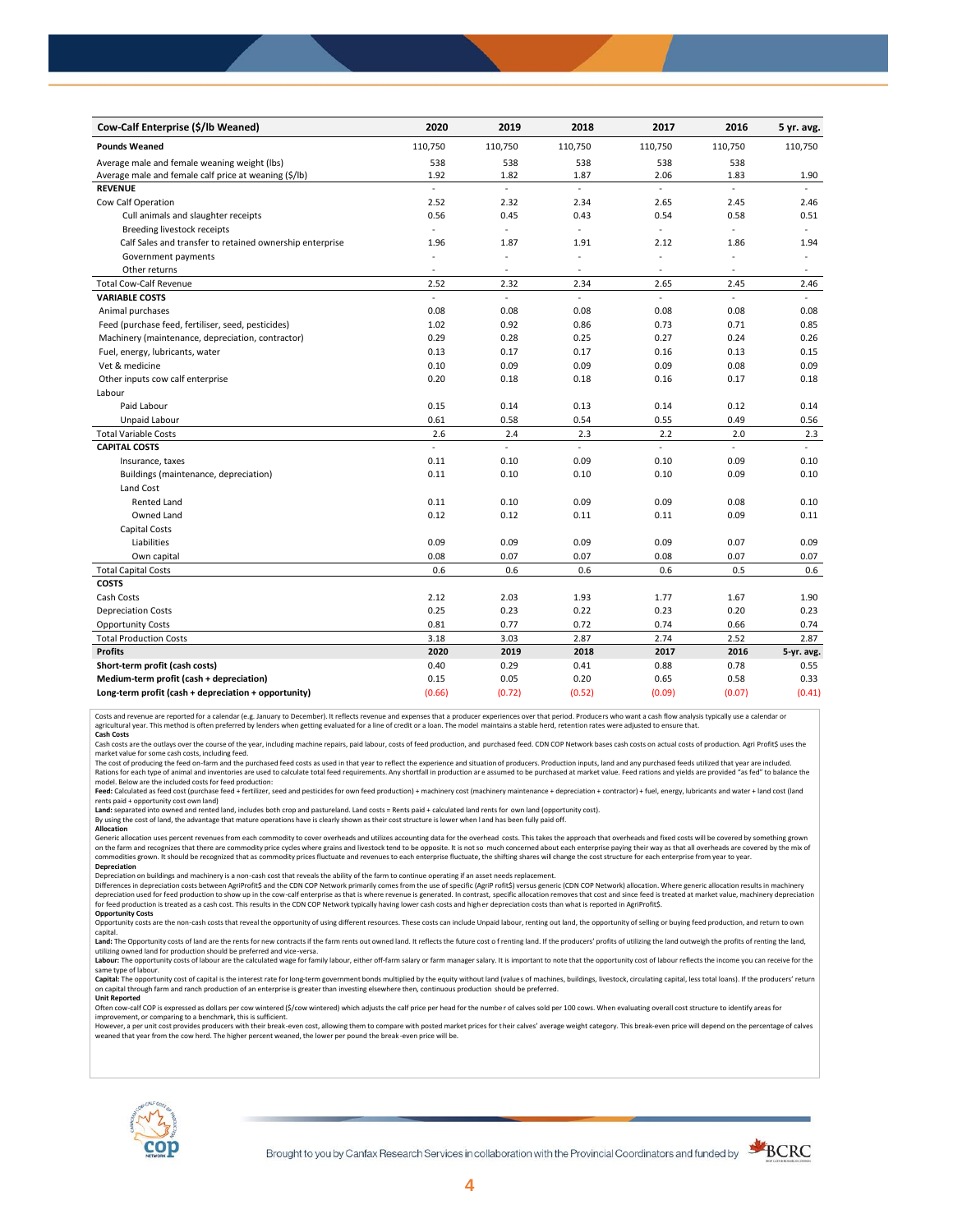| <b>RETAINED OWNERSHIP</b>                                 |         | 2020     | 2019     | 2018     | 2017               | 2016               | 5-yr. avg.         |
|-----------------------------------------------------------|---------|----------|----------|----------|--------------------|--------------------|--------------------|
| No. of beef cattle sold per year                          |         | 201      | 201      | 201      | 201                | 201                | 201                |
| Note: breeding stock sales are in the cow-calf enterprise |         |          |          |          |                    |                    |                    |
| Placement weight (lbs)                                    | 540     |          |          |          |                    |                    |                    |
| Sale Weight (lbs)                                         | 750-800 |          |          |          |                    |                    |                    |
| Days on Feed                                              | 120     |          |          |          |                    |                    |                    |
| Average Daily Gain (Ibs/day)                              | 2.08    |          |          |          |                    |                    |                    |
| REVENUE (\$/head Sold)                                    |         | 2020     | 2019     | 2018     | 2017               | 2016               | 5-yr. avg.         |
| Market Returns from Retained Ownership                    |         | 1,337.01 | 1,333.20 | 1,376.27 | 1,314.39           | 1,560.87           | 1,384.35           |
| Other Returns (Government payments, by-products)          |         |          |          |          |                    |                    |                    |
| <b>Total Revenue</b>                                      |         | 1,337.01 | 1,333.20 | 1,376.27 | 1,314.39           | 1,560.87           | 1,384.35           |
| Costs (\$/head Sold)                                      |         | 2020     | 2019     | 2018     | 2017               | 2016               | 5-yr. avg.         |
| <b>VARIABLE COSTS</b>                                     |         |          |          |          |                    |                    |                    |
| Animal purchases                                          |         | 1,073.01 | 1,023.92 | 1,049.06 | 1,159.33           | 1,021.28           | 1,065.32           |
| Feed (purchase feed, fertiliser, seed, pesticides)        |         | 175.53   | 173.53   | 172.32   | 159.56             | 164.93             | 169.17             |
| Machinery (maintenance, depreciation, contractor)         |         | 154.37   | 154.17   | 152.96   | 138.67             | 149.76             | 149.99             |
| Fuel, energy, lubricants, water                           |         | 69.49    | 96.24    | 102.56   | 80.75              | 80.63              | 85.94              |
| Vet & medicine                                            |         | 0.51     | 0.50     | 0.50     | 0.49               | 0.48               | 0.49               |
| Other inputs                                              |         | 83.55    | 87.73    | 88.43    | 80.71              | 81.74              | 84.43              |
| Labour                                                    |         |          |          |          |                    |                    |                    |
| Paid Labour                                               |         | 80.81    | 80.32    | 79.47    | 70.61              | 76.30              | 77.50              |
| Unpaid Labour                                             |         |          |          | 322.94   |                    |                    |                    |
| <b>Total Variable Costs</b>                               |         | 328.38   | 326.37   |          | 286.95<br>1,977.08 | 310.03<br>1,885.14 | 314.93<br>1,947.78 |
|                                                           |         | 1,965.66 | 1,942.78 | 1,968.24 |                    |                    |                    |
| <b>CAPITAL COSTS</b>                                      |         |          |          |          |                    |                    |                    |
| Insurance, taxes                                          |         | 43.98    | 43.71    | 43.25    | 38.43              | 41.52              | 42.18              |
| Buildings (maintenance, depreciation)                     |         | 58.20    | 58.77    | 59.25    | 53.74              | 58.08              | 57.61              |
| <b>Land Cost</b>                                          |         |          |          |          |                    |                    |                    |
| Rented Land                                               |         | 24.99    | 23.86    | 23.20    | 19.89              | 20.23              | 22.44              |
| Owned Land                                                |         | 27.45    | 27.01    | 27.01    | 24.02              | 22.88              | 25.67              |
| <b>Capital Costs</b>                                      |         |          |          |          |                    |                    |                    |
| Liabilities                                               |         | 43.23    | 48.18    | 49.76    | 45.48              | 46.99              | 46.73              |
| Own capital                                               |         | 39.65    | 40.22    | 42.37    | 40.54              | 44.87              | 41.53              |
| <b>Total Capital Costs</b>                                |         | 237.50   | 241.76   | 244.85   | 222.10             | 234.57             | 236.15             |
| <b>TOTAL COSTS</b>                                        |         |          |          |          |                    |                    |                    |
| Cash Costs                                                |         | 1,675.58 | 1,659.32 | 1,690.86 | 1,730.40           | 1,615.29           | 1,674.29           |
| <b>Depreciation Costs</b>                                 |         | 132.10   | 131.60   | 129.91   | 117.27             | 126.64             | 127.50             |
| <b>Opportunity Costs</b>                                  |         | 395.47   | 393.61   | 392.32   | 351.51             | 377.78             | 382.14             |
| Total Production Costs (excludes own capital)             |         | 2,203.15 | 2,184.54 | 2,213.09 | 2,199.18           | 2,119.71           | 2,183.93           |
| <b>Profits</b>                                            |         | 2020     | 2019     | 2018     | 2017               | 2016               | 5-yr. avg.         |
| Margin over operating costs                               |         | 1.20     | 1.41     | 1.49     | 0.71               | 2.46               | 1.46               |
| Short-term profit (cash costs)                            |         | (338.57) | (326.13) | (314.60) | (416.01)           | (54.42)            | (289.94)           |
| Medium-term profit (cash + depreciation)                  |         | (470.67) | (457.73) | (444.51) | (533.27)           | (181.06)           | (417.45)           |
| Long-term profit (cash + depreciation + opportunity)      |         | (866.14) | (851.34) | (836.82) | (884.78)           | (558.84)           | (799.59)           |
| Net Income (\$/head sold)                                 |         | 2020     | 2019     | 2018     | 2017               | 2016               | 5-yr. avg.         |
| Net Income                                                |         | (495.29) | (511.60) | (426.32) | (479.84)           | (202.39)           | (423.09)           |
| Net Cash Farm Income                                      |         | (363.19) | (344.54) | (327.05) | (420.55)           | (54.42)            | (301.95)           |
| Labour                                                    |         |          |          |          |                    |                    |                    |
| <b>Paid Labour</b>                                        |         | 738      | 756      | 783      | 726                | 800                | 761                |
| hours per year<br><b>Unpaid Labour</b><br>hours per year  |         | 2,829    | 2,898    | 2,998    | 2,783              | 3,063              | 2,914              |
| Return to labour input<br>\$/hour                         |         | (26)     | (24)     | (23)     | (30)               | (9)                | (22)               |
| Average wages (paid and calculated)<br>\$/hour            |         | 23       | 22       | 21       | 20                 | 20                 | 21                 |

| <b>Margin over Operating Costs</b><br>3.00 | 2.500       | <b>Cost of Production</b><br>(\$/head Sold) |            |          |           | <b>Retained Ownership Net income</b> |            |
|--------------------------------------------|-------------|---------------------------------------------|------------|----------|-----------|--------------------------------------|------------|
| Net Cash Farm Income                       | S per vear  | 73.001)                                     | (69.252)   | (65.737) | (84, 530) | (10.938)                             | (60, 692)  |
| Net Income                                 | \$ per year | (99, 552)                                   | (102, 831) | (85,690) | (96, 448) | (40, 681)                            | (85,040)   |
| Net Income (annual total)                  |             | 2020                                        | 2019       | 2018     | 2017      | 2016                                 | 5-yr. avg. |



NOTE: Feed costs are based on cost of production if homegrown.



Brought to you by Canfax Research Services in collaboration with the Provincial Coordinators and funded by  $\frac{\triangle}{\triangle BCRC}$